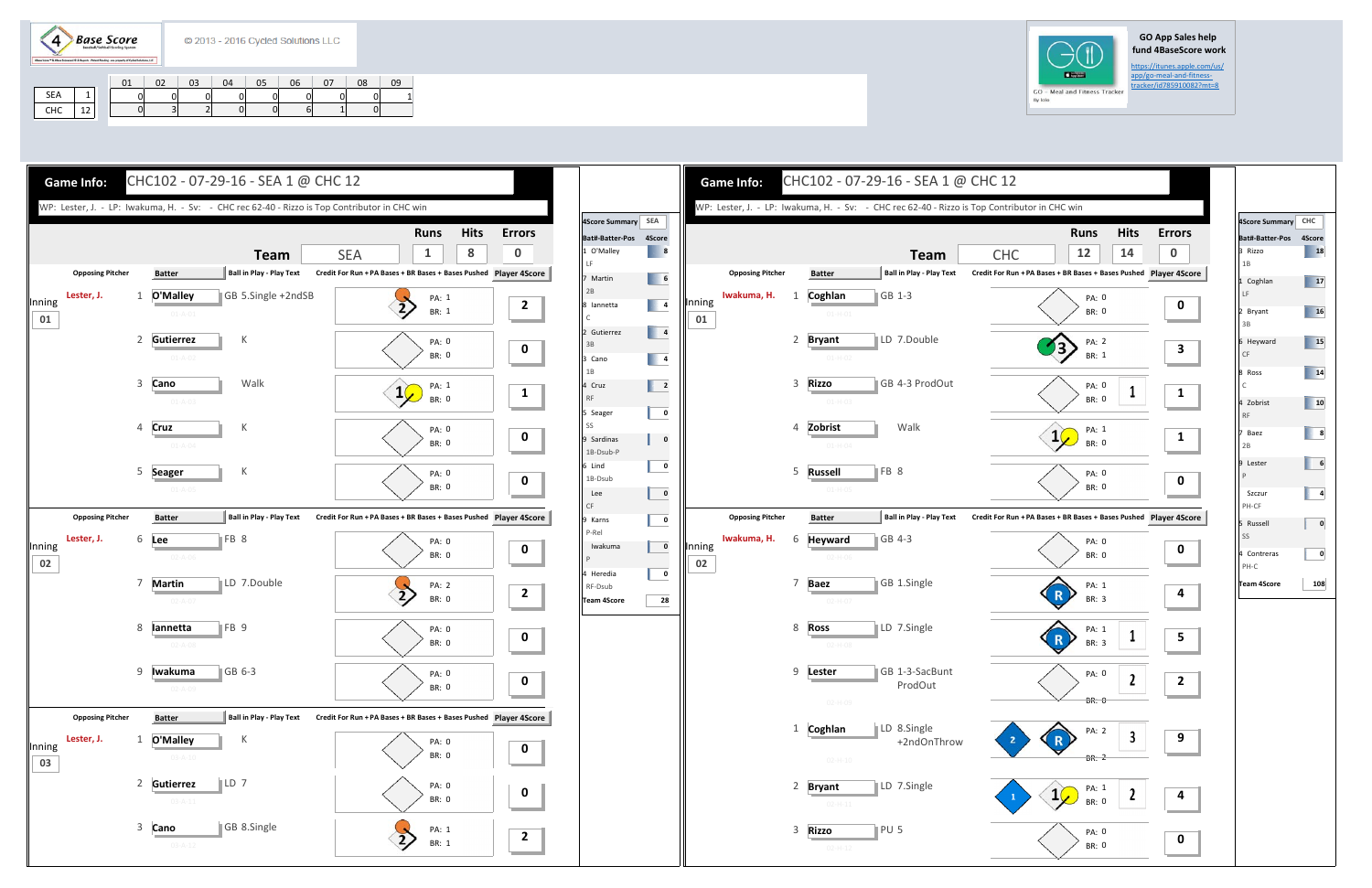

| Inning<br>03 | Iwakuma, H.             | 4            | Zobrist<br>$03 - H - 13$        |                 | LD 7.Double                          | PA: 2<br><b>BR: 2</b>                                          | 4                |
|--------------|-------------------------|--------------|---------------------------------|-----------------|--------------------------------------|----------------------------------------------------------------|------------------|
|              |                         | 5            | <b>Russell</b><br>$03 - H - 14$ |                 | К                                    | PA: 0<br><b>BR: 0</b>                                          | $\bf{0}$         |
|              |                         | 6            | <b>Heyward</b><br>$03 - H - 15$ |                 | FB .HomeRun RF                       | PA: 4<br>6<br>$\overline{\mathbf{2}}$<br><b>BR: 0</b>          | 12               |
|              |                         | 7            | <b>Baez</b><br>$03 - H - 16$    |                 | GB 9.Single                          | PA: 1<br>$\mathbf{1}$<br><b>BR: 0</b>                          | $\mathbf{1}$     |
|              |                         | 8            | <b>Ross</b><br>$03 - H - 17$    | FB 8            |                                      | PA: 0<br>BR: 0                                                 | $\bf{0}$         |
|              |                         | 9            | Lester<br>$03 - H - 18$         |                 | К                                    | PA: 0<br>BR: 0                                                 | $\bf{0}$         |
|              | <b>Opposing Pitcher</b> |              | <b>Batter</b>                   |                 | <b>Ball in Play - Play Text</b>      | Credit For Run + PA Bases + BR Bases + Bases Pushed Player 4So |                  |
| Inning<br>04 | Karns, N.               | $\mathbf{1}$ | Coghlan<br>$04 - H - 19$        |                 | К                                    | PA: 0<br>BR: 0                                                 | $\boldsymbol{0}$ |
|              |                         | 2            | <b>Bryant</b>                   |                 | GB 8.Single +2ndSB<br>+Out3rd-5-6-FC | PA: 1<br>2ng                                                   | $\mathbf 0$      |
|              |                         |              | $04 - H - 20$                   |                 |                                      | $BR: -1$                                                       |                  |
|              |                         | 3            | <b>Rizzo</b><br>$04 - H - 21$   |                 | GB 5-6-FC +2ndSB                     | PA: 1<br><b>BR: 1</b>                                          | $\mathbf{2}$     |
|              |                         | 4            | Zobrist<br>$04-H-22$            | FB 8            |                                      | PA: 0<br><b>BR: 0</b>                                          | $\bf{0}$         |
|              | <b>Opposing Pitcher</b> |              | <b>Batter</b>                   |                 | <b>Ball in Play - Play Text</b>      | Credit For Run + PA Bases + BR Bases + Bases Pushed Player 4So |                  |
| Inning<br>05 | Karns, N.               | 5            | <b>Russell</b><br>$05-H-23$     | FB <sub>7</sub> |                                      | PA: 0<br>BR: 0                                                 | $\mathbf 0$      |
|              |                         | 6            | <b>Heyward</b><br>$05-H-24$     | FB <sub>7</sub> |                                      | PA: 0<br>BR: 0                                                 | $\bf{0}$         |
|              |                         | 7            | <b>Baez</b><br>$05 - H - 25$    |                 | К                                    | PA: 0<br>BR: 0                                                 | $\bf{0}$         |
|              | <b>Opposing Pitcher</b> |              | <b>Batter</b>                   |                 | <b>Ball in Play - Play Text</b>      | Credit For Run + PA Bases + BR Bases + Bases Pushed Player 4So |                  |
| Inning<br>06 | Karns, N.               | 8            | Ross<br>$06-H-26$               |                 | FB .HomeRun L-CF                     | PA: 4<br>4<br>$\mathbf{1}$<br>BR: 0                            | 9                |
|              |                         | 9            | Lester<br>06-H-27               |                 | Walk                                 | PA: 1<br>BR: 3                                                 | 4                |
|              |                         |              |                                 |                 |                                      |                                                                |                  |